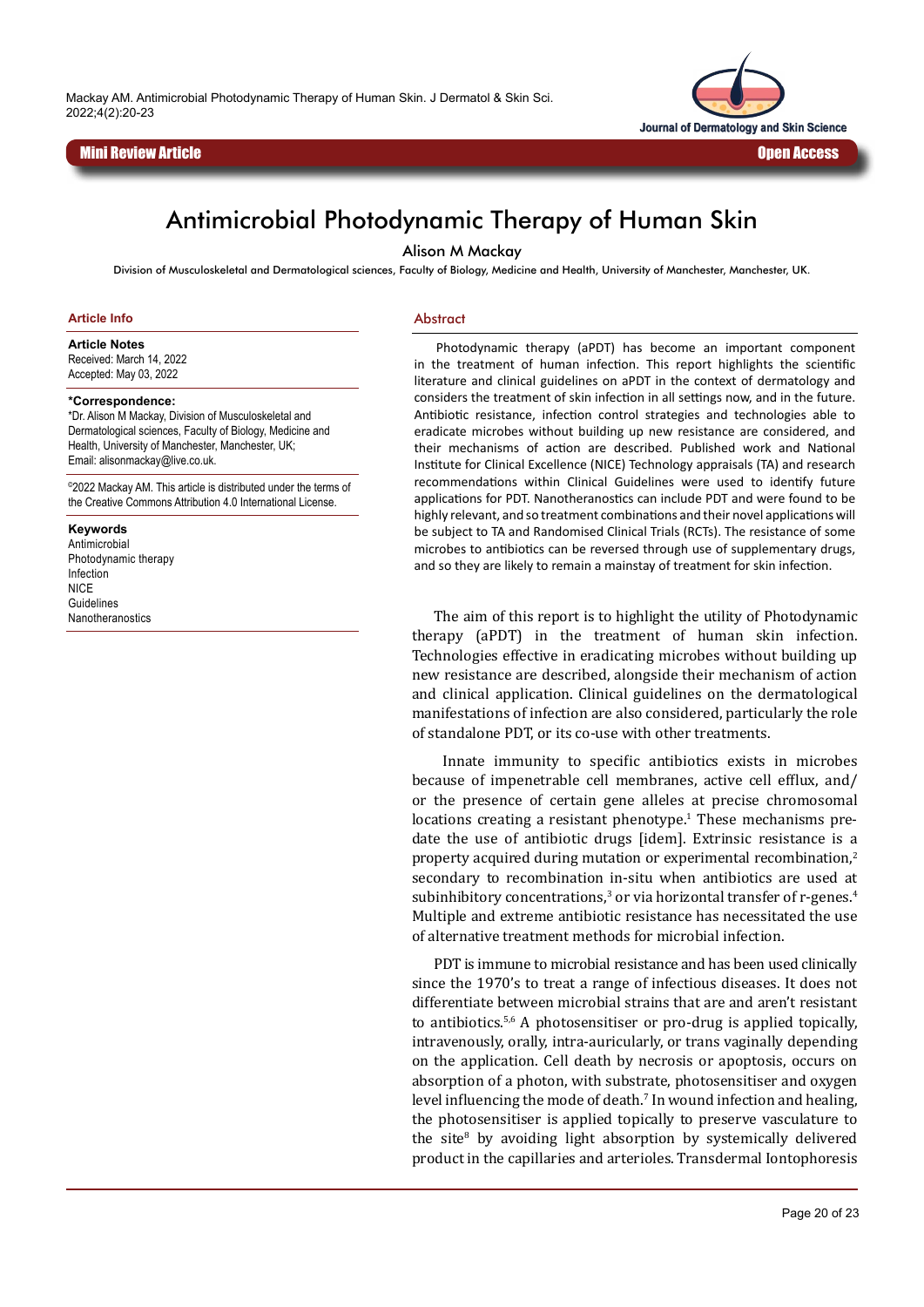has been used during PDT<sup>9</sup> to reduce incubation time<sup>10</sup> or the concentration of anti-inflammatory drugs required compared to localised injections.11

Electroporation, antimicrobial peptides (AMPs), Photothermal therapy, nitrous oxide (NO) releasing nanoparticles, and cannabidio $1^{12 \cdot 16}$  have also proven to be effective treatments for infection and can be used in combination with PDT. Conjugation of known photosensitisers to cationic molecules, AMPs, antibodies, targeted antibiotics, and nanomaterials was initially performed to address accessibility, sensitivity and specificity of PDT.<sup>7,17-20</sup> However, some combinations were also found to facilitate imaging by bioluminescence or upon irradiation.21 Diagnostic imaging during clinical treatment is referred to as nanotheranostics.<sup>22</sup>

AMPS are directly microbicidal and exert influence on the hosts immune responses.<sup>23</sup> DRAMP 2.0 is a detailed database of thousands of known AMPS identifying 76 in clinical use $24$ and just seven with FDA approval.25 This suggests significant scientific and administrative constraints. Protoporphyrin IX is a naturally occurring photosensitiser stimulated when the prodrug aminovulinic acid (ALA) is applied topically. However, the derived hematoporphyrin Benzoporphyrin monoacid ring A (BPD-MA) is thought to be ten times as effective.<sup>26</sup> Xanthenes and phenothiazines are effective for a range of microbes, reducing biofilms of *Staphylococcus mutans* at low concentrations and with illumination times of just minutes.<sup>27</sup> These photosensitisers are also proven to conquer the rigid cell wall of funghi (idem). Adding inorganic salts potentiates microbial killing<sup>28</sup> reducing the light fluence necessary and limiting damage to healthy tissue in clinical practice. Omitting the incubation period lends itself to the treatment of leg ulcers, wounds, and cellulitis.<sup>29,30</sup>

 In vitro studies have demonstrated that antidepressants citalopram and venlafaxine enhance the effect of antibiotics by blocking of de novo efflux pumps formed during the resistance process.31 However, fluoxetine has been shown to increase the mutation frequency of *Escherichia coli* to a series of antibiotics<sup>32</sup> including chloramphenicol, amoxicillin, tetracycline, fluoroquinolone, aminoglyclosides and β-lactams. Consideration of how drugs and supplements inhibit the effect of antibiotics and ultimately exacerbate AMR is now a necessary step in antimicrobial stewardship.

Transmission electron microscopy during deuteroporphyrin PDT of *Staphylococcus aureus* (SA) showed profound free radical damage to the cell wall and membrane even at small light and drug doses. A much larger light dose and the addition of the antibiotic oxacillin was required to destroy antibiotic resistant isolates of SA. This effect could not be reproduced for four other antibiotics combined with PDT.<sup>33</sup>

Treatment strategies for diabetic foot ulcers are

current34 and those appropriate to resource-limited settings are particularly desireable.35 PDT can eradicate multiple bacterial species across large areas, and using daylight leaves only the following operational requirements: a characterised photosensitising ointment; opaque dressings; knowledge of the local solar irradiance and its relationship to fluence  $(J/cm<sup>2</sup>)$ . Where environments are excessively dark, wet or hot then access to lamps will still be required for PDT provision.

The original 2002 European Guidelines for topical PDT<sup>36</sup> highlighted its application in acne and warts. By 2008 cutaneous leishmaniasis (CL) was added to this list, $37$ with the fungal infection Onychomycosis being introduced in 2012.38 In the 2019 update, all four conditions were recommended for PDT given high quality evidence.<sup>39</sup> The British Photodermatology Group concurred with the use of PDT for CL and recalcitrant warts, however, acne is not mentioned and PDT was contraindicated for fungal infections.40 CL in cosmetically sensitive sites was highlighted as being particularly suitable for PDT, in keeping with the European guideline and several daylight treatments were proposed as an alternative to a single lamp session.

The first ever UK NICE clinical guideline on the management of Acne Vulgaris (2021) seeks the trial of light devices to treat its pustules and persistent scarring.<sup>41</sup> The same organisation appraised 'Ambulight' to deliver PDT to small non-melanoma skin cancers. It was found to be effective, and less painful than a conventional lamp given its relatively low irradiance.<sup>42</sup> While the ambulatory device is more expensive to implement, it would certainly have an antimicrobial application in circumstances where other sources were unavailable, or inappropriate.

Table 4 of my full review of antimicrobial  $PDT^{43}$ presents evidence for complete eradication of warts and acne with PDT, and good results for leg ulcers. Porphyrin as a photosensitiser, or ALA with an extended incubation period were especially effective for warts and acne, even with a small light fluence. Leg ulcers responded to the combination of methylene blue and infrared light with standard technical parameters, but not when the incubation period was reduced. CL tended to be improved rather than resolved by the treatment regimens investigated. I include a summary table (Table 1) of PDT regimen for different diseases below.

Cancer research has a relatively well-funded history including optimisation of the technical parameters and combinations for PDT.<sup>44</sup> This probably explains the high average efficacy of PDT for skin cancer (82%) compared to more variable outcomes for aPDT, $12,45$  and other clinical applications.46-50 Further methodological research in noncancer PDT should significantly improve its efficacy and variability.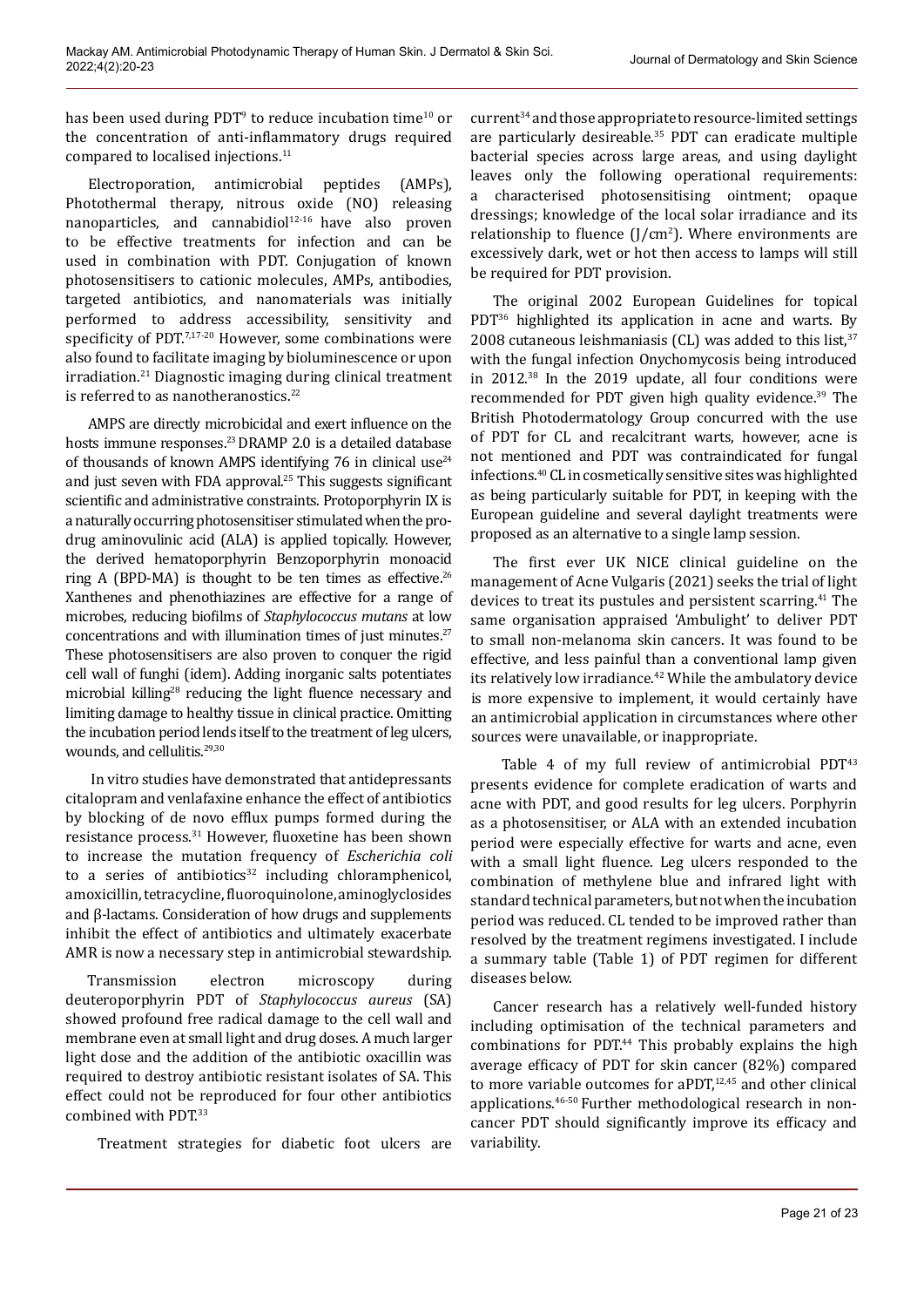| <b>Disease</b><br>Dental Biofilms | Photosensitizer<br>Methylene Blue | <b>Incubation</b><br>5 mins | <b>Illumination</b> |                          |         | Repeats  | Ref |
|-----------------------------------|-----------------------------------|-----------------------------|---------------------|--------------------------|---------|----------|-----|
|                                   |                                   |                             | Green or Red        | 400W                     | 15 mins | 0        | a,b |
| Leg Ulcers                        | <b>PPA904</b>                     | 15 mins                     | Infrared            | $50$ J/cm <sup>2</sup>   |         | 0        | 30  |
| Wounds                            | Methylene Blue                    | 60 secs                     | Red                 | $50$ J/cm <sup>2</sup>   |         | $\leq 4$ | 29  |
| <b>Cellulitis</b>                 | ALA                               | 180 mins                    | Red                 | $100 \text{ mW/cm}^2$    |         | 0        | с   |
| Diabetic Foot Ulcers              | <b>PPA904</b>                     | 15 mins                     | Red                 | $50$ J/cm <sup>2</sup>   |         | 0        | 30  |
| Acne                              | <b>ALA</b>                        | Short                       | Blue                | 13 J/cm <sup>2</sup>     |         | $\leq 4$ | 40  |
| Warts                             | <b>ALA</b>                        | 3 hours                     | Visible             | $>100$ J/cm <sup>2</sup> |         | 0        | c   |
| Cutaneous Leishmaniasis           | <b>ALA</b>                        | 3 hours                     | Red                 | $50$ J/cm <sup>2</sup>   |         | $\leq 4$ | d   |
| Onychomycosis                     | Rose Bengal                       | <b>NA</b>                   | White               | $3.42$ J/cm <sup>2</sup> |         | 0        | e   |

#### **Table 1:** PDT regimen for different diseases

a. Fontana CR, Abernethy AD, Som S, et al. The antibacterial effect of photodynamic therapy in dental plaque-derived biofilms. *J Periodontal Res*. 2009;44(6):751-759. doi:10.1111/j.1600-0765.2008.01187.x

b. Wood S, Metcalf D, Devine D, Robinson C. Erythrosine is a potential photosensitizer for the photodynamic therapy of oral plaque biofilms. *J Antimicrob Chemother*. 2006;57(4):680-684. doi:10.1093/jac/dkl021

c. Ibbotson SH. Topical 5-aminolaevulinic acid photodynamic therapy for the treatment of skin conditions other than non-melanoma skin cancer. *The British Journal of Dermatology.* 2002;146(2):178–188.

d. Wang YS, Tay YK, Kwok C, Tan E. Photodynamic therapy with 20% aminolevulinic acid for the treatment of recalcitrant viral warts in an Asian population. *Int J Dermatol*. 2007;46(11):1180-1184.

e. Valkov A, Zinigrad M, Nisnevitch M. Photodynamic Eradication of *Trichophyton rubrum* and *Candida albicans*. *Pathogens*. 2021;10(3):263.

## **Summary**

Combinations of treatments for microbial infection will optimise outcomes in future and this could include PDT. More clinical trials will demonstrate the ideal mix of agents and illumination methods for different skin manifestations of microbial infection. Observation of microbes in-situ with changing antibiotic resistance status is desirable and increasingly possible with nanotheranostics. Conventional aPDT with lamps has a large evidence base and an existing infrastructure in many countries and will therefore prevail. Daylight PDT and the use of ambulatory devices could become more popular in regions where resources are limited, subject to the accumulation of high-quality evidence.

## **Acknowledgements and Declarations**

The author would like to thank her parents Alistair and Margaret Mackay for feeding her thus allowing this manuscript to be prepared.

The author did not receive financial support from any organization for the submitted work.

The author has no conflicts of interest to disclose.

As there was no data collected for this review, data cannot be made available.

There was no code written during this study, and so code cannot be made available.

Ethics Approval was not required as we did not recruit subjects to this review.

Consent to participate was not required as there were no subjects in this review.

Consent to publish was not required as there were no patients in this review**.**

## **References**

- 1. Cox G, Wright GD. Intrinsic antibiotic resistance: mechanisms, origins, challenges and solutions. Int J Med Microbiol. 2013 Aug; 303(6-7): 287-92.
- 2. Guerin E, Cambray G, Sanchez-Alberola N, et al. The SOS response controls integron recombination. Science. 2009 May 18 22; 324(5930): 1034.
- 3. Guerin E, Cambray G, Da Re S, et al. Les antibiotiques induisent la capture de gènes de résistance par les bactéries [The SOS response controls antibiotic resistance by regulating the integrase of integrons]. Med Sci (Paris). 2010 Jan; 26(1): 28-30. French.
- 4. Lerminiaux NA, Cameron ADS. Horizontal transfer of antibiotic resistance genes in clinical environments. Can J Microbiol. 2019 Jan; 65(1): 34-44.
- 5. Hamblin MR, Hasan T. (2004). Photodynamic therapy: a new antimicrobial approach to infectious disease? Photochemical & photobiological sciences: Official journal of the European Photochemistry Association and the European Society for Photobiology, 3(5), 436–450.
- 6. Hamblin MR. (2016). Antimicrobial photodynamic inactivation: a bright new technique to kill resistant microbes. Current opinion in microbiology, 33, 67–73.
- 7. Chen CH, Lu TK. Development and Challenges of Antimicrobial Peptides for Therapeutic Applications. Antibiotics. 2020; 9(1): 24.
- 8. Nesi-Reis V, Lera-Nonose D, Oyama J, et al (2018). Contribution of photodynamic therapy in wound healing: 21, 294–305.
- 9. Rhodes LE, Tsoukas MM, Anderson RR, et al. Iontophoretic delivery of ALA provides a quantitative model for ALA pharmacokinetics and PpIX phototoxicity in human skin. J Invest Dermatol. 1997 Jan; 108(1): 87-91.
- 10. Mizutani, et al. Photodynamic therapy using direct-current pulsed iontophoresis for 5-aminolevulinic acid application. 23 Photodermatology, Photoimmunology and biomedicine (2009).